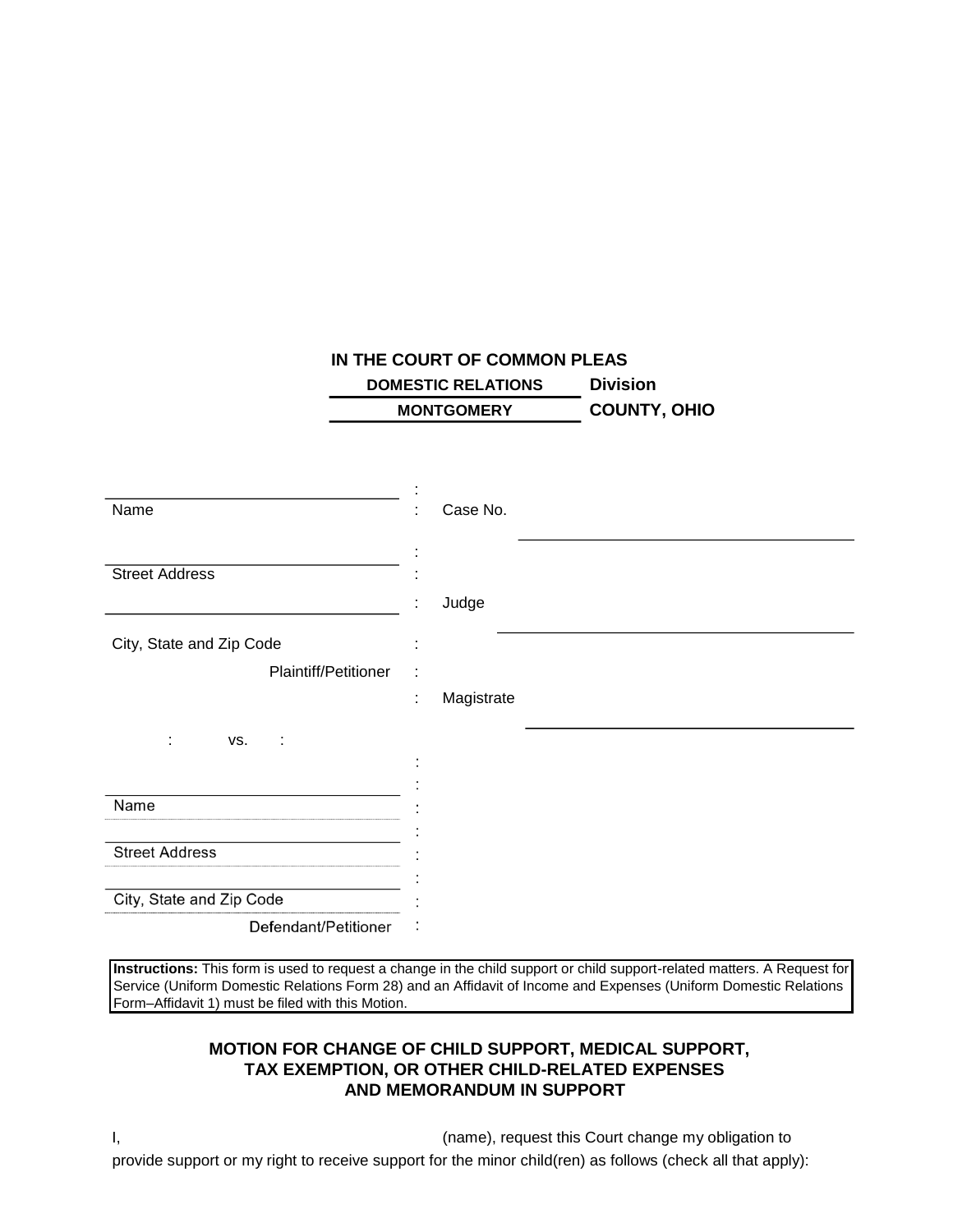- 1.  $\Box$  The amount of child support to be paid each month. The change I want the Court to order is:
- 2. The person responsible for providing health insurance for the child(ren). The change I want the Court to order is:

3.  $\Box$  The amount of non-insured health care expenses of the minor child(ren) that I have to pay.

The change I want the Court to order is:  $\frac{1}{2}$ 

4.  $\Box$  The person who can claim the child(ren) as tax dependents. The change I want the Court to order is:

Other child-related expenses. The change I want the Court to order is:

- 6. The circumstances have changed since the Court issued the existing order. The change in circumstances and any other reason for the requested change are as follows:
- 7. I believe that the requested changes are in the child(ren)'s best interests.

**Your Signature** 

Telephone number at which the Court may reach you or at which messages may be left for you

## **Notice of Hearing**

This motion has been scheduled for a hearing on \_\_\_\_\_\_\_\_\_\_\_\_\_\_\_\_\_\_\_, at \_\_\_\_\_\_\_\_\_\_\_ AM/PM before Magistrate \_\_\_\_\_\_\_\_\_\_\_\_\_\_\_\_\_\_\_\_\_. The parties, with or without counsel, shall be present on the